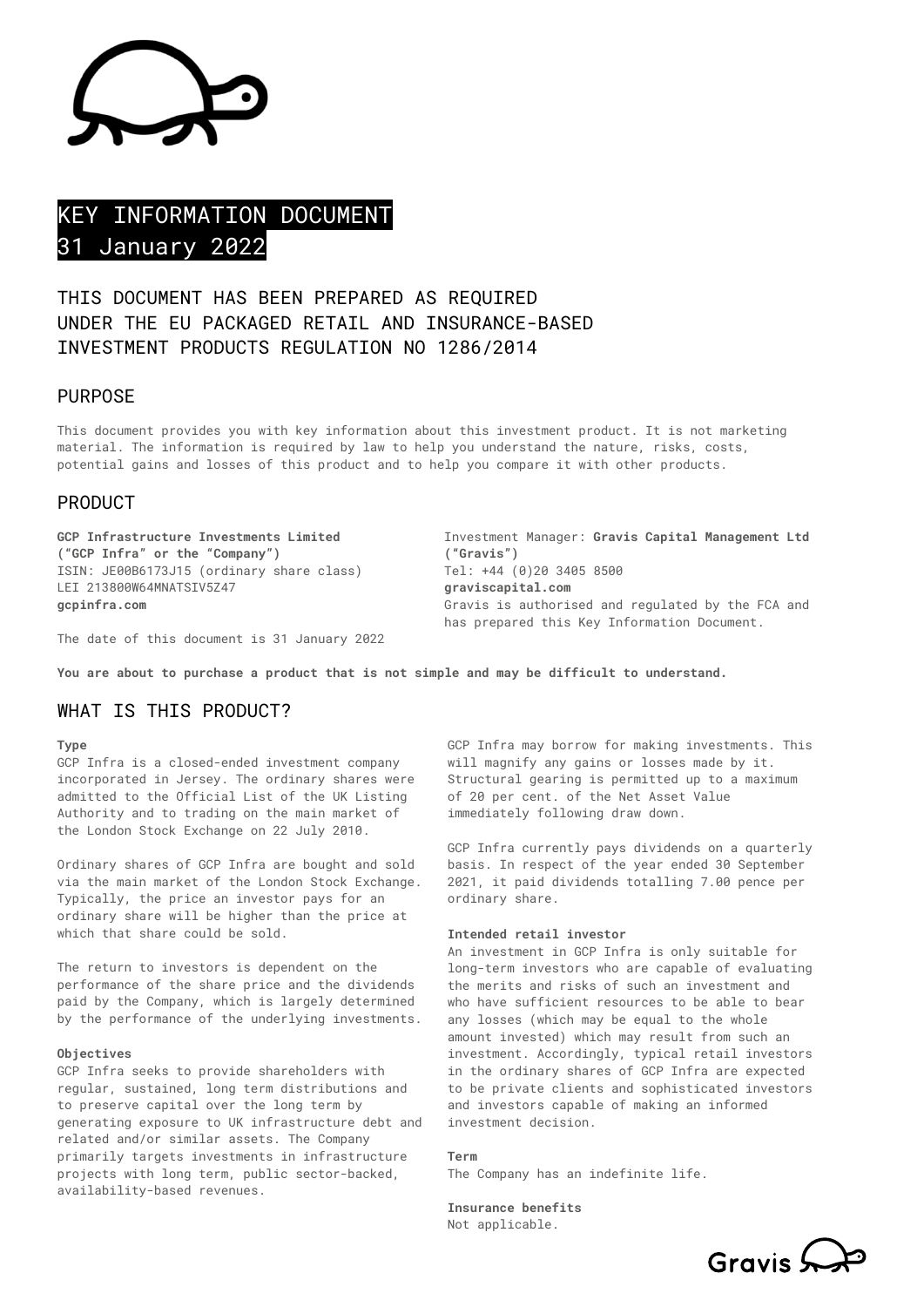## WHAT ARE THE RISKS AND WHAT COULD I GET IN RETURN?



The risk indicator assumes that you keep the product for five years. The actual risk can vary significantly if you cash in at an early stage and you may get back less.

The summary risk indicator is a guide to the level of risk of this product compared to other products. It shows how likely it is that the product will lose money because of movements in the markets or because the Company is not able to pay you.

We have classified this product as 5 out of 7, which is a medium-high risk class. This rates the potential losses from future performance at a medium-high level, and poor market conditions will likely impact the value of the ordinary shares in the Company. This product does not include any protection from future market performance so you could lose some or all of your investment.

Further details of risks relevant to GCP Infra are set out in its annual report available at **www.graviscapital.com/funds/gcp-infra/literature**

#### PERFORMANCE SCENARIOS – INVESTMENT OF £10,000

| Scenario            |                                                           |           | 1 year 3 years      | 5 years              |
|---------------------|-----------------------------------------------------------|-----------|---------------------|----------------------|
|                     |                                                           |           |                     | (recommended minimum |
|                     |                                                           |           |                     | holding period)      |
| Stress scenario     | What you might get back after costs                       | £237      | £5,422              | £4,427               |
|                     | (average return each year)                                | $-97.63%$ | $-18.46%$           | $-15.04%$            |
|                     | Unfavourable scenario What you might get back after costs |           | £7,603 £6,015       | £5,068               |
|                     | (average return each year)                                |           | $-23.97\% -15.58\%$ | $-12.71%$            |
| Moderate scenario   | What you might get back after costs                       | £9.776    | £9,427              | £9,091               |
|                     | (average return each year)                                | $-2.24%$  | $-1.95%$            | $-1.89%$             |
| Favourable scenario | What you might get back after costs                       | £12,757   | £14,995             | £16,552              |
|                     | average return each year)                                 | 27.57%    | 14.46%              | 10.60%               |

This table shows the money you could get back (based on share price total return with dividends reinvested) over the next five years under different scenarios, assuming you invest £10,000. The scenarios shown illustrate how your investment could perform. You can compare them with the scenarios of other products. The scenarios presented are an estimate of future performance based on evidence from the past on how the value of this investment varies, and are not an exact indicator. What you get will vary depending on how the market performs and how long you keep the investment. The stress scenario shows what you might get back in extreme market circumstances, and it does not take into account

the situation where the Company is not able to pay you. The figures shown include all the costs of the product itself, but do not include all of the costs that you may pay to your adviser or distributor. The figures do not take into account your personal tax situation, which may also affect how much you get back.

**The figures above have been calculated in accordance with prescriptive methods as set out in EU Regulation based on past performance. Market developments in the future cannot be accurately predicted. The scenarios shown are only an indication of some of the outcomes based on recent returns. Actual returns could be lower.** 

#### WHAT HAPPENS IF GCP INFRA IS UNABLE TO PAY OUT?

As a shareholder of GCP Infra you would not be able to make a claim for compensation to the Financial Services Compensation Scheme in the event the Company is unable to pay out.

#### WHAT ARE THE COSTS?

The Reduction in Yield (RIY) shows what impact the total costs you pay will have on the investment return you might get. The total costs take into account one-off, ongoing and incidental costs. The amounts that are shown here are the cumulative costs of the product itself, for three differing holding periods. The figures assume you invest £10,000. The figures are estimates and may change in the future.